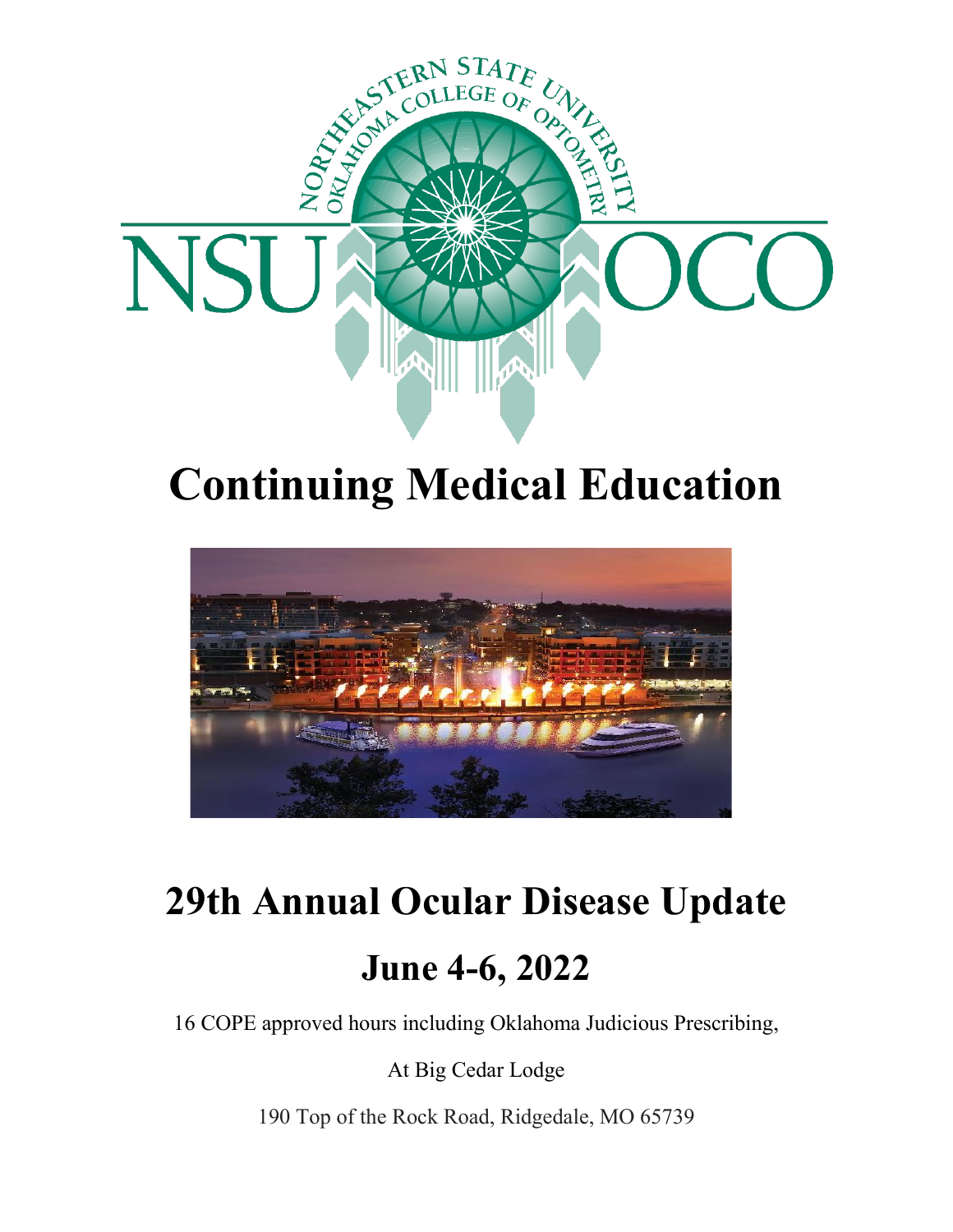### **Saturday, June 4, 2022**

#### **ROOM LOCATION: Ballroom C & D**

|      | 7:00-8:00 AM     | <b>Breakfast &amp; Registration</b>                                  |                       |
|------|------------------|----------------------------------------------------------------------|-----------------------|
| 2 CR | 8:00-9:40 AM     | Covering Glaucoma from A to Z:<br><b>Glaucoma Grand Rounds</b>       | Justin Schweitzer, OD |
| 1 CR | $9:40-10:10$ AM  | <b>Exhibit Hall Break</b>                                            |                       |
| 1 CR | 10:10-11:00 AM   | Current Trends in Keratoconus<br>Management                          | Justin Schweitzer, OD |
| 1 CR | 11:00-11:50 AM   | Stuck in a Rut Corneal Ulcers                                        | Justin Schweitzer, OD |
|      | 11:50-12:20 PM   | <b>Exhibit Hall Break</b>                                            |                       |
| 1 CR | 11:50-12:10 PM   | Innovations in MIGS: What is the OD's<br>Role                        | Justin Schweitzer, OD |
| 1 CR | $1:10 - 2:00$ PM | Corneal Hysteresis: An Indicator for<br><b>Glaucoma Progression?</b> | Justin Schweitzer, OD |

### **Sunday, June 5, 2022**

#### **ROOM LOCATION: Ballroom C & D**

|      | 7:00-8:00 AM    | <b>Breakfast</b>                                                               |                   |
|------|-----------------|--------------------------------------------------------------------------------|-------------------|
| 2 CR | 8:00-9:40 AM    | <b>Pharmaceutical Treatment of Anterior</b><br>Segment Inflammatory Conditions | Mile Brujic, O.D. |
|      | $9:40-10:10$ AM | <b>Exhibit Hall Break</b>                                                      |                   |
| 2 CR | 10:10-11:50 AM  | Advanced Dry Eye Diagnosis and<br>Management                                   | Mile Brujic, O.D. |
|      | 11:50-12:10 PM  | <b>Exhibit Hall Break</b>                                                      |                   |
| 1 CR | 12:10-1:00 PM   | Advances in contact lenses: multifocal<br>and scleral lenses                   | Mile Brujic, O.D. |